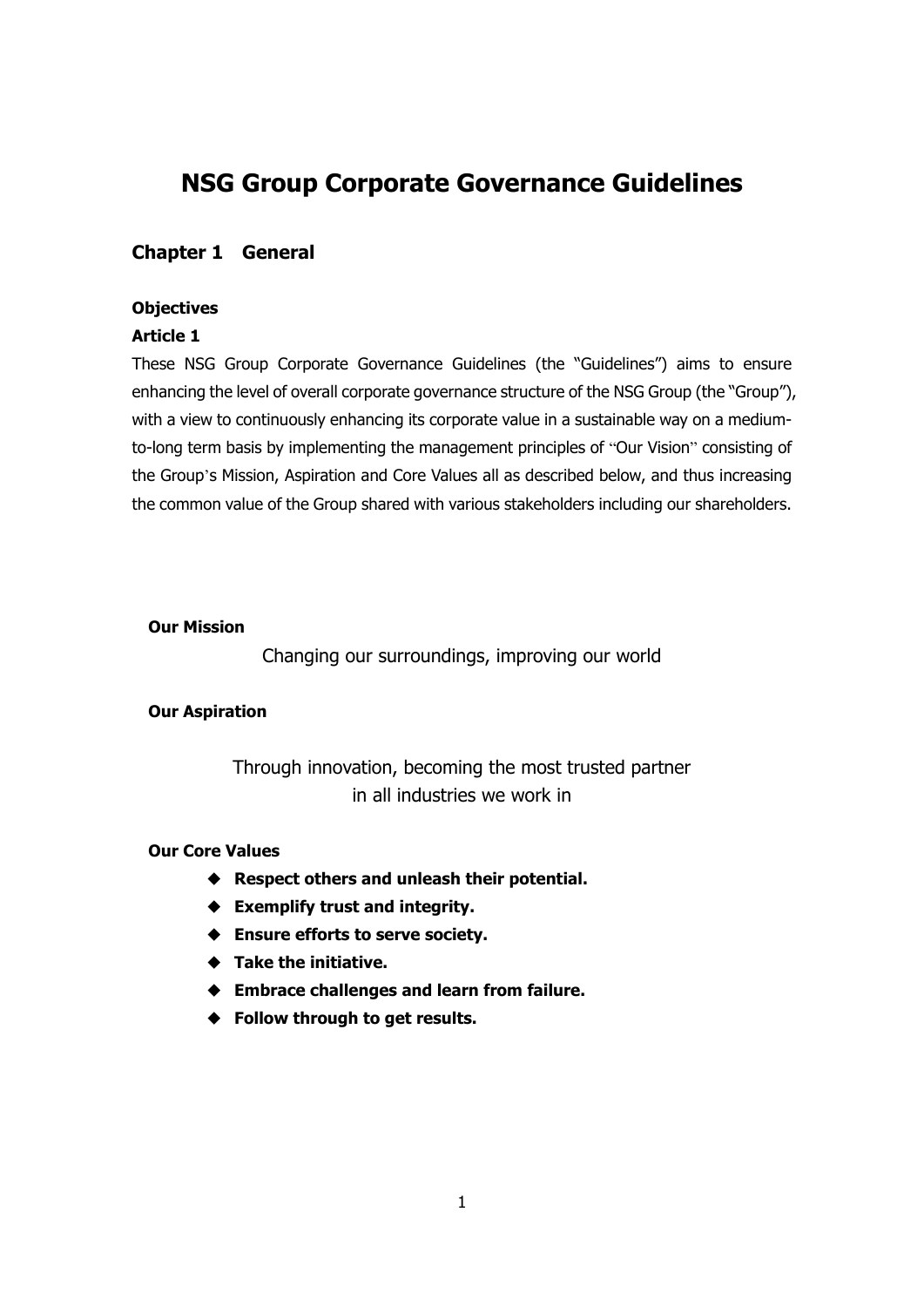#### **Fundamental Principles**

Article 2 Achievement of the advanced level of corporate governance is a high priority for the Group management, for which the Group will implement the followings.

**Structure** 

- a) The Group's ultimate parent company, Nippon Sheet Glass Company Limited (the "Company", "NSG" or "We") adopts the committee-based governance structure under the Companies Act of Japan (the "Companies Act") and the Company hence establishes the Board of Directors (the "Board"), Nomination Committee, Audit Committee, Compensation Committee (individually referred to as "Committee") and Executive Officers.
- b) It is the intention of the Board that the Executive Officers should be authorized to determine the businesses and affairs of the Company within the scope as permitted by law, thereby facilitating separation of execution from oversight, enhancing transparency of management process and further strengthening oversight function over executive management.
- c) The Company will establish and maintain effective internal control system operating on a group-wide basis including the system in relation to financial reporting (J-SOX).
- (2) Stakeholders Communication
	- a) The Group aims to be judged by as best in class by our many stakeholder groups in a variety of settings across the whole group (including shareholders, customers, suppliers and local communities) from their own perspectives and also will develop, maintain and enhance good relationship with any of such groups.
	- b) In relation to the matter of disclosure of corporate information whether or not it is to be made according to legal requirements, the Group always aims to act in a timely and appropriate manner both in terms of the substance and form, with a view to maintaining and invariably enhancing transparency of management of the Group, regardless of . (See Annex 2(2)(b) for Policy on Constructive Dialogue with Shareholders.)

(3) Code of Conduct

 The Group will, in order to materialize those values, create the Group Code of Ethics which all entities and employees etc of the Group must comply with and will be regularly reviewed in light of the status of implementation/embedding within the Group and the contents. (See Annex 2(3) for NSG Group of Code of Ethics)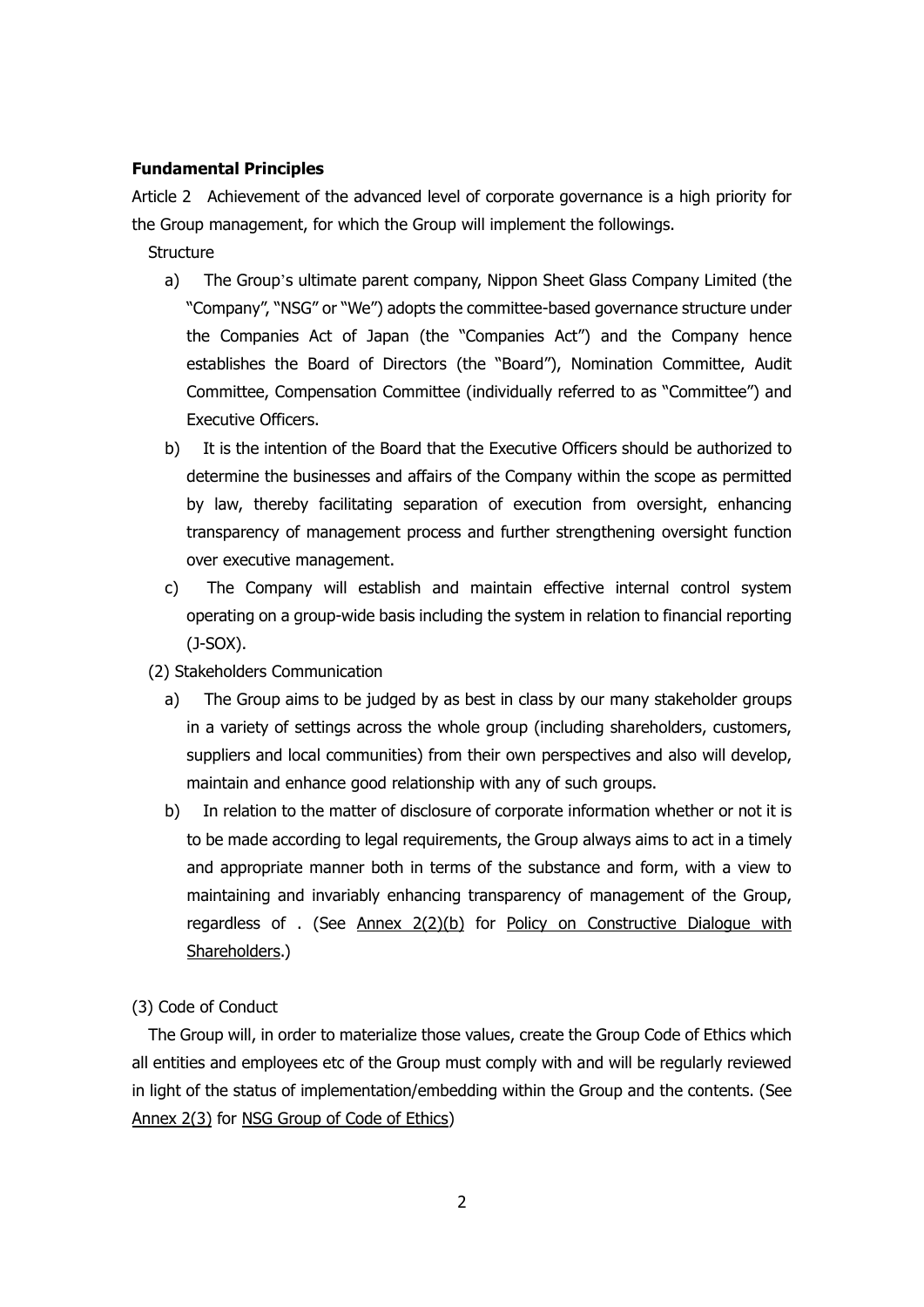#### **Character of the Guidelines**

Article 3. The Guidelines constitute fundamental principles of the corporate governance had by and applicable to the Group, positioned next only to the Companies Act, statutory laws/regulations and the Articles of Incorporation of the Company. (See Annex B for Articles of Incorporation of NSG.)

## **Chapter 2 Shareholders Rights**

#### **Principle of Equality among Shareholders**

Article 4. We will treat our shareholders fairly and equally in accordance with type and number of shares which they own.

#### **General Meeting of Shareholders**

- Article 5. The General Meeting of Shareholders is the supreme decision-making body of the Company consisting of the shareholders entitled to vote. We ensure that the intentions and views of our shareholders will be reflected properly in the decision-making process at, and the resolutions carried by the General Meeting of Shareholders.
- 2. Directors and Executive Officers will, in order to fulfill their accountability to the shareholders, give a sufficient account of the matters of the Company with focus on the agenda items transacted and allocate a session for exchange of questions and answers at the General Meeting of Shareholders.

#### **Voting and other control interests**

- Article 6. We aim to ensure that our shareholders are able to properly exercise their voting rights at any General Meeting of Shareholders and all other rights for common interest under the Companies Act.
- 2. We will create an environment in which all the shareholders, regardless of whether they are able to attend General Meeting of Shareholders in person, are provided with opportunities adequately to exercise their voting rights, including by way of securing earlier posting of convocation notice of the General Meeting or our participation in the Electronic Voting Platform.

#### **Capital Management**

Article 7.The Group will, with a view to aiming for sustainable growth of our shareholders' value, keep a necessary level of shareholders' equity to ensure capturing available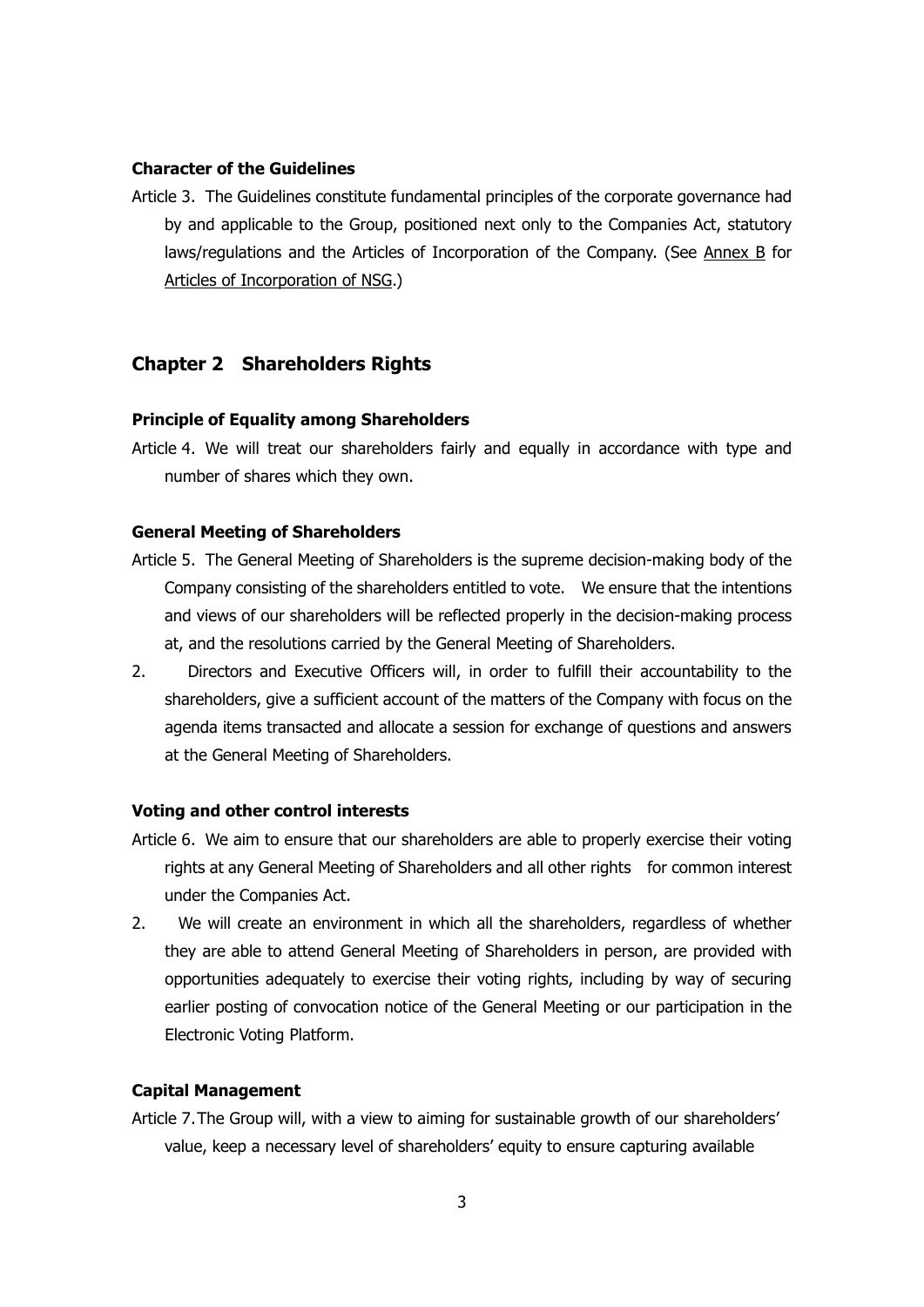opportunities timely and steadily for globally expanded business as well as to address and manage those risks associated with such actions.

- 2. The Company will, by virtue of the Articles of Incorporation of the Company, authorize the Board to resolve on distribution of available surplus hence enabling flexible and agile capital strategy of the Company to be effected.
- 3. It constitutes our fundamental policy that the Group should stably declare dividend payments based on sustainable business results and also take and implement necessary financial measures flexibly and agilely as response to changes in business environment surrounding us.

## **Prevention of Entering into Transactions which would Conflict with Shareholders' Interest**

- Article 8.To safeguard the interest of our shareholders, the Group aims to ensure that none of Directors, Executive Officers and Employees or others working for or otherwise related to or interested in the Group should enter into any transaction or business which would conflict with the interests of the Group or those of shareholders by abusing their internal positions. The Group will further establish an internal system appropriate for this aim.
- 2. The Group ensures that none of Directors and Executive Officers should engage in any transaction or business which would conflict with the interest of or compete against the Group, except only to the extent reviewed and approved by the Board in accordance with the Companies Act and the Board Policy of the Company. In this regard, all Directors and Executive Officers so entered into must inform the Board of all such transactions and businesses as soon as reasonably practicable.
- 3. The Group will also make timely and appropriate disclosure of all material facts concerning any such transaction or business referred to in the preceding section once such transaction or business is entered into or effected.
- 4. The Group creates and adopts the "Policy on nil ownership of Politically Held Listed Shares" (Annex 8-4) in order to define the thoughts and approach of the Group regarding such shareholding.

## **Chapter 3 Structure of Corporate Governance**

### **Part 1 Supervisory function**

### **Structure of the Board and its Committees**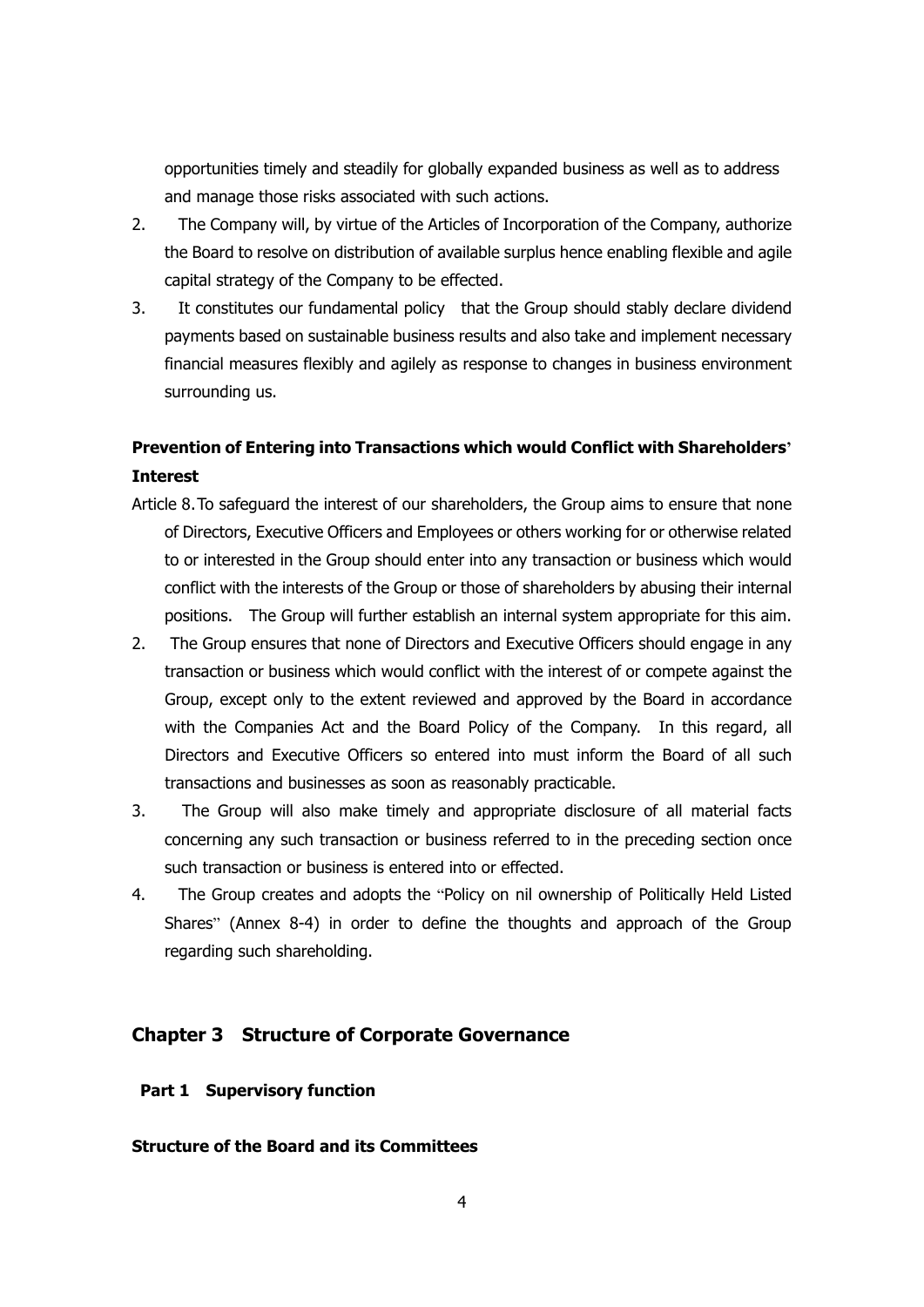- Article 9.The Group values the principle and wisdom of creating and maintaining diversity in the composition of the Board given specifically the development of and commitment to the businesses conducted globally and thus aims to ensure that the Board will be composed of such member as have diverse background including in terms of professional skills, expertise or experience (including international experience), and at the same time its size will be maintained such that the Board can discharge its function effectively and efficiently.
- 2. The Board of Directors comprises such number of Independent External Directors referred to in Section 13.1 as is two or greater and constitutes no less than one-third of its total membership.
- 3. A Chairperson of the Board shall be appointed from among Directors by the resolution of the Board.
- 4. The Board may appoint a Director with special title\* from among the Directors as necessary.
- 5. With the intent of securing clear and unambiguous separation of the supervisory function from that of executive, the Chairperson of the Board will not concurrently serve as any executive position such as Representative Executive Officer/President or CEO.
- 6. The Nomination Committee, Audit Committee and Compensation Committee will be established in accordance with the Companies Act.
- 7. A majority of each Committee's members will be Independent External Directors. All Committee's members are appointed by the resolution of the Board. In addition, at least one member of the Audit Committee will be elected from among those who have specialized knowledge on finance and accounting to a respectable degree.
- 8. The responsibility to chair and preside over each Committee should be assumed by an Independent External Director. Further, except in the case of special circumstances, the Chairperson of the Board should not concurrently serve as chairperson of each such **Committee**

\* The "Special title" implies the status of seniority in rank as compared with those with no such title.

## **Role/Task of the Board**

Article 10. The Board recognizes that its important mission is, among others, to develop and enhance the enterprise value of the Group in a sustainable manner on a medium-to-long term basis. To this end, the Board will formulate appropriate business strategies and establish effective reporting system for both financial and non-financial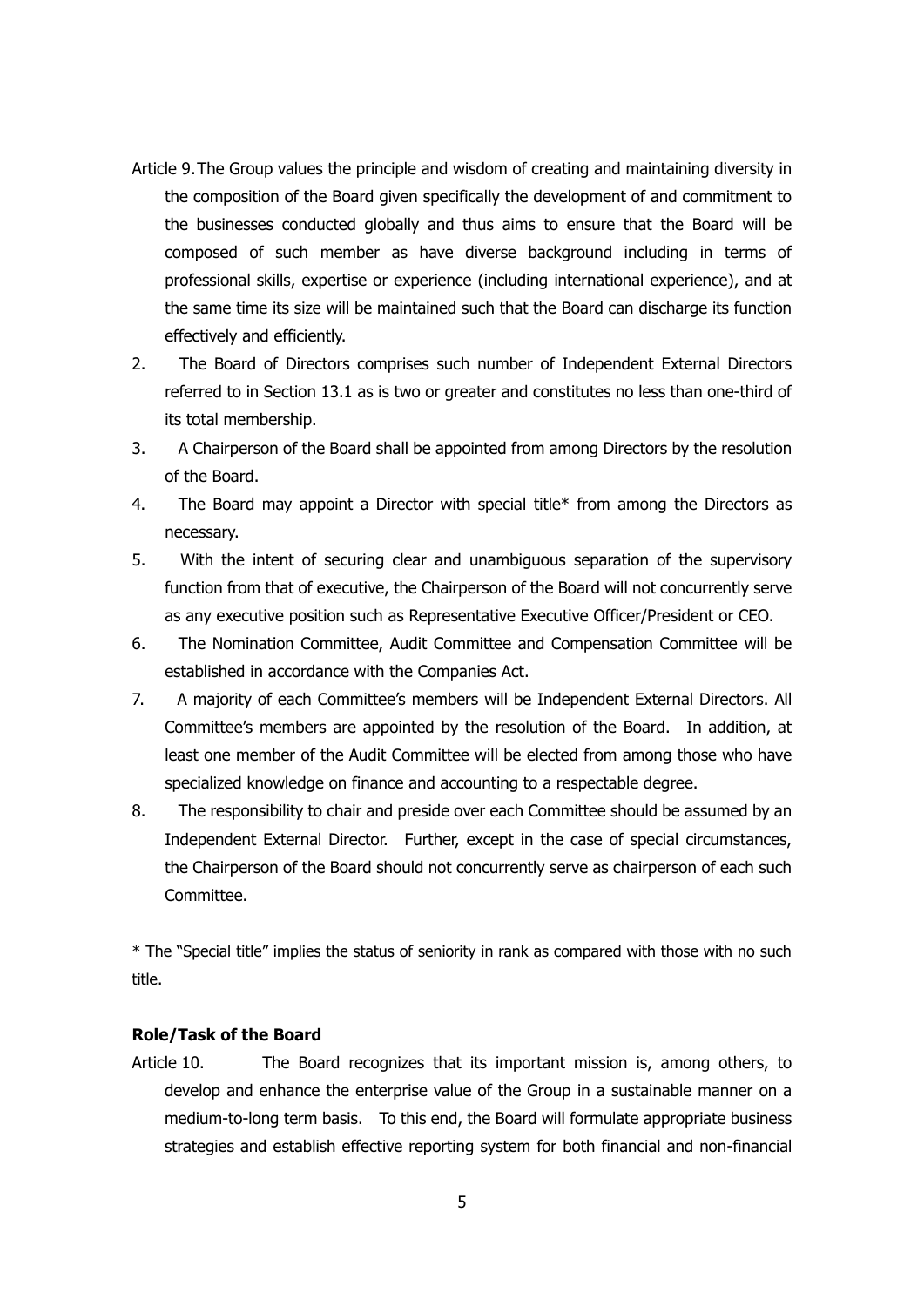matters whilst focusing on securing financial resources and maintaining efficient management line-up as well as creating and maintaining robust succession plan to be in place for this purpose. Further, the Board will prepare for a corporate environment which would enable the executive management to take proper degree of risks associated with business. Another important duty of the Board is to oversee management's performance to ensure that the executive management may carry out its duties on business in an effective, efficient and ethical manner hence creating value for our shareholders. In order to achieve those objectives effectively, the Board is responsible for creating and maintaining suitable corporate governance system for the Group and also for implementing the following matters in line with and by adhering to the management principles of "Our Vision" as described in Article 1:-

- (1) To make decisions on the defined material matters including adoption of Fundamental Policy of the Group business such as business and financial strategy, yearly and medium to long term business plan and Basic Policy on Sustainability, appointment and dismissal of Executive Officers (those expressions including re-appointment and failure to do so except as the context otherwise clearly requires; same applies throughout the guidelines) and those other actions requiring the resolution of the Board as prescribed in laws and Articles of Incorporation. (See  $\Delta$ nnex  $10(1)$  for Summary of Matters Requiring Board Resolution and Delegated Authorities to Executive Officers.).
- (2) To authorize the Executive Officer(s) to decide on all matters other than those referred to in the preceding paragraph, in furtherance of nimble and flexible decisionmaking by the executive management as well as enhancing effective and robust oversight by the Board of Directors (See Annex 10(1) for Summary of Matters Requiring Board Resolution and Delegated Authorities to Executive Officers.);
- (3) To adopt the "internal system necessary to ensure the manner and substance in which Executive Officers may perform their duties adequately and in conformity with laws, statutory regulations and the Articles of incorporation" as required by the Companies Act (See Annex 10(3) for Fundamental Policies of the Company on creation of effective internal control system of the Group);
- (4) To oversee the performance of Directors and Executive Officers, in particular, in terms of results, the status of progress, development or operation from time to time vis-à-vis the Fundamental Policy of the Group businesses and Fundamental Policy on Internal Control System, and to monitor the individual performance of duties in his/her role, by having regard to and based on reports and updates from Nomination Committee, Audit Committee and Compensation Committee and Executive Officers.
- 2. The Board and each of Nomination Committee, Audit Committee and Compensation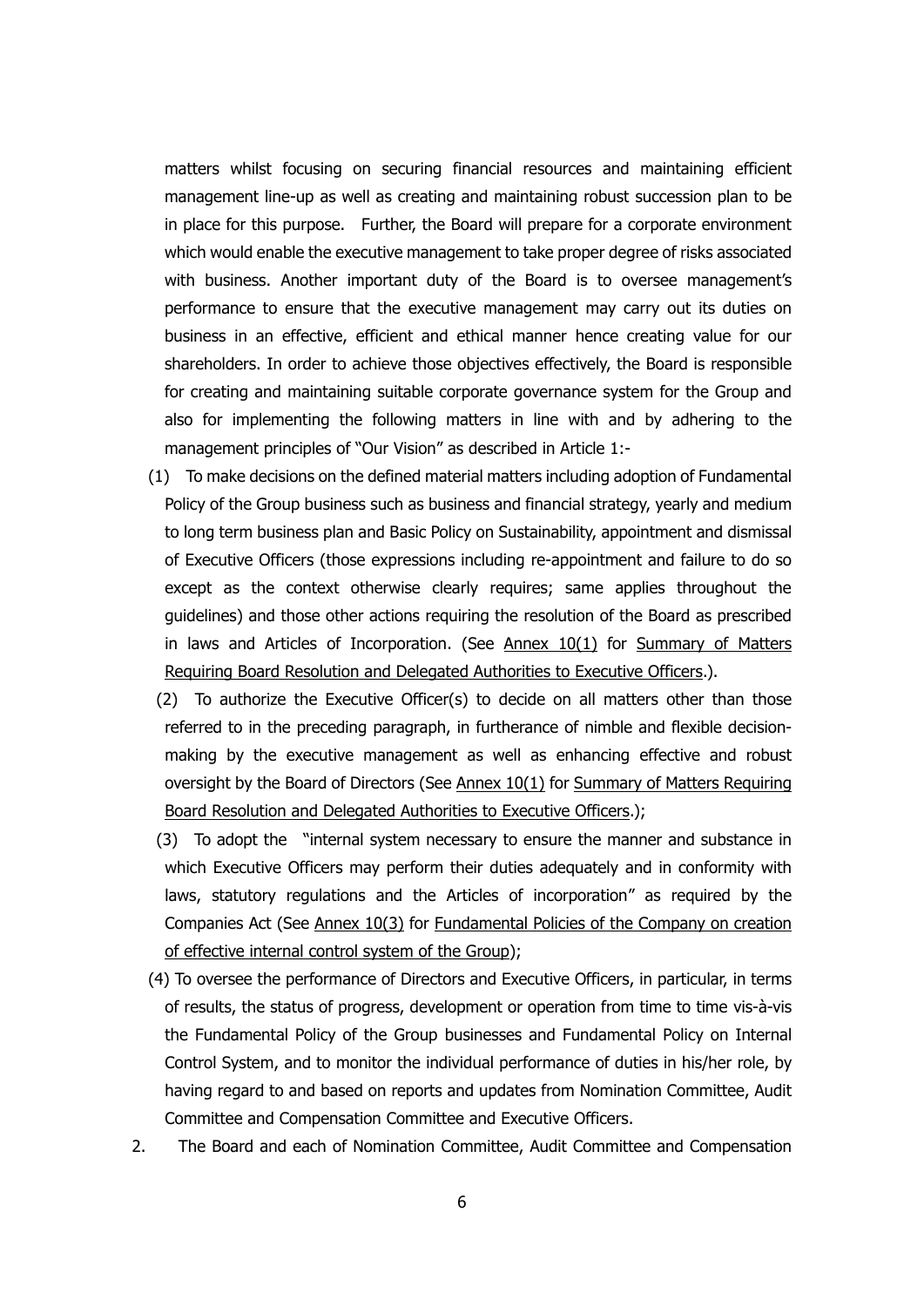Committee shall discharge its duties independently and separately whilst simultaneously ensuring close communication and mutual updates fully as appropriate.

3. There will be a secretarial team constituted ("Board Secretarial Team") which function is to assist the Board in proceeding with its meeting process effectively and efficiently , among others, in light of the process or manner of deliberation by, or notification to the Board, monitoring the status of progress about the actions resolved by the Board. The Board Secretarial Team, served by the Company Secretary Department, shall maintain close contact and co-operation with each Committee at all events to ensure the efficient implementation of the duties of the Board of Directors.

## **Chairperson of the Board**

- Article 11. The Chairperson of the Board has the responsibility for running the Board in an effective and efficient manner so that the Board properly discharges its duties prescribed in Article 10.
- 2. The Chairperson of the Board will facilitate communications between Directors and Representative Executive Officer, President cum CEO.
- 3. The Chairperson of the Board procures that each and every Director should be provided with appropriate access to such information as may be necessary for him/her to discharge properly his/her duties.
- 4. In the case that the Chairperson of the Board is not an Independent External Director, a Lead Director will be appointed from among Independent External Directors by their decision. A Lead Director is tasked to advise or render support as adequate to the Chairperson of the Board including in relation to any issues of corporate governance.

## **Directors**

- Article 12. The term of office of Director is one year. All Directors will be elected annually at the General Meeting of Shareholders. (See Annex 12.1 for General Criteria to Select Candidates for Directors.)
- 2. Directors engage in the material decision-makings and oversight on the performance of the Group business as a member of the Board.
- 3. All Directors must act in what they consider to promote the success of the Group after having sufficient regard to the interest and views of the stakeholders, consistent always with their statutory duties.
- 4. Directors are expected to invest the time and effort necessary to understand the Group's business and financial strategies and challenges.
- 5. The Group will provide newly elected Directors with educational or training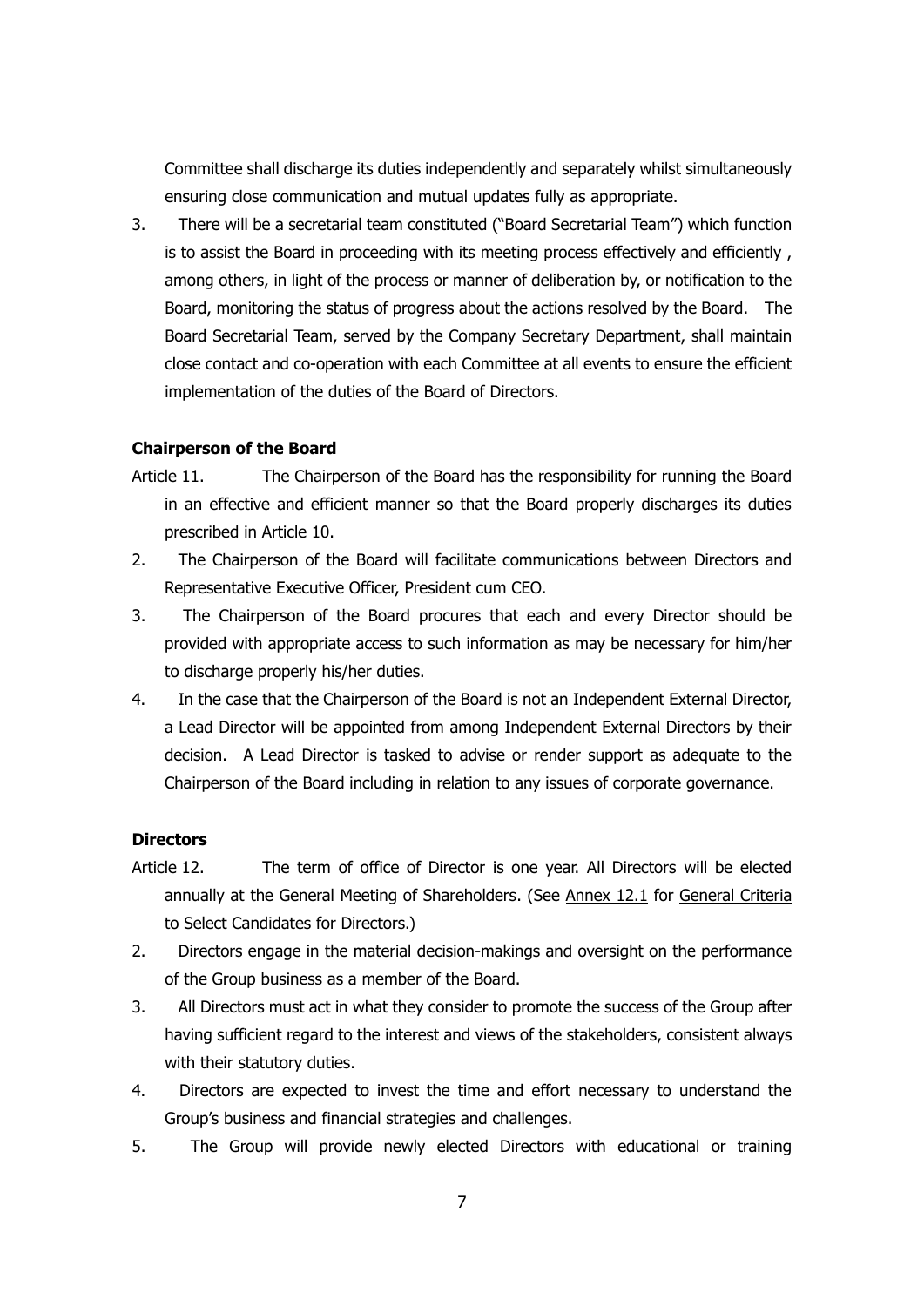opportunities with the aid of written materials, oral presentations or face-to-face meetings with senior members of management or by way of others including site visits of the Group, in order for them to become familiar with and foster better understanding of the Group and thus to enable them to perform their duties duly. In addition, ongoing educational opportunities will be made available for Directors throughout their tenure on the Board as necessary.

- 6. The primary duties of the Directors include attending meetings of the Board and Committee(s) of which each Director is a member and actively participating in discussions of the meetings. A Director will be furnished with, and also responsible for gleaning, sufficient and appropriate information in order to discharge his/her duties and further should ask for any clarification of the explanation to be provided by the executive management such that he/she may, on a properly- informed basis, cast the vote at any meeting of the Board and Committee(s) of which he/she is a member.
- 7. A Director will exercise his/her rights in a timely and appropriate manner to convene and/or propose agenda of the Board as necessary for discussion with the aim of resolving any business issues of the Group which may/has come to his/her knowledge or mind.

#### **Independent External Director**

- Article 13. Independent External Directors referred to in the Guidelines means only those Directors who are not only qualified as external directors prescribed by the Companies Act but also meet the criteria for independency as defined by the Stock Exchanges and Nomination Committee as additional requirements. (See Annex 13.1 for Criteria of Independency for External Director at NSG.)
- 2. Independent External Directors are tasked to oversee the Group business performance in his/her position which would not cause conflict with the interest of shareholders in general and hence are anticipated to contribute to heightening a level of transparency with regard to the process of decision-making of the Board and each Committee and consequently their performance.
- 3. Independent External Directors will be continually kept updated in regard to the Group business backgrounds and circumstances via the Board Secretarial Team, as separate from and in addition to those offered by the Executive Officers.
- 4. Independent External Directors will organize and hold meetings consisting only of them as participants with no attendance of Executive Officers or Internal Directors at least once per annum (including such an occasion organized as a part of the Board effectiveness review exercise referred to in Article 23), in order to discuss any issue of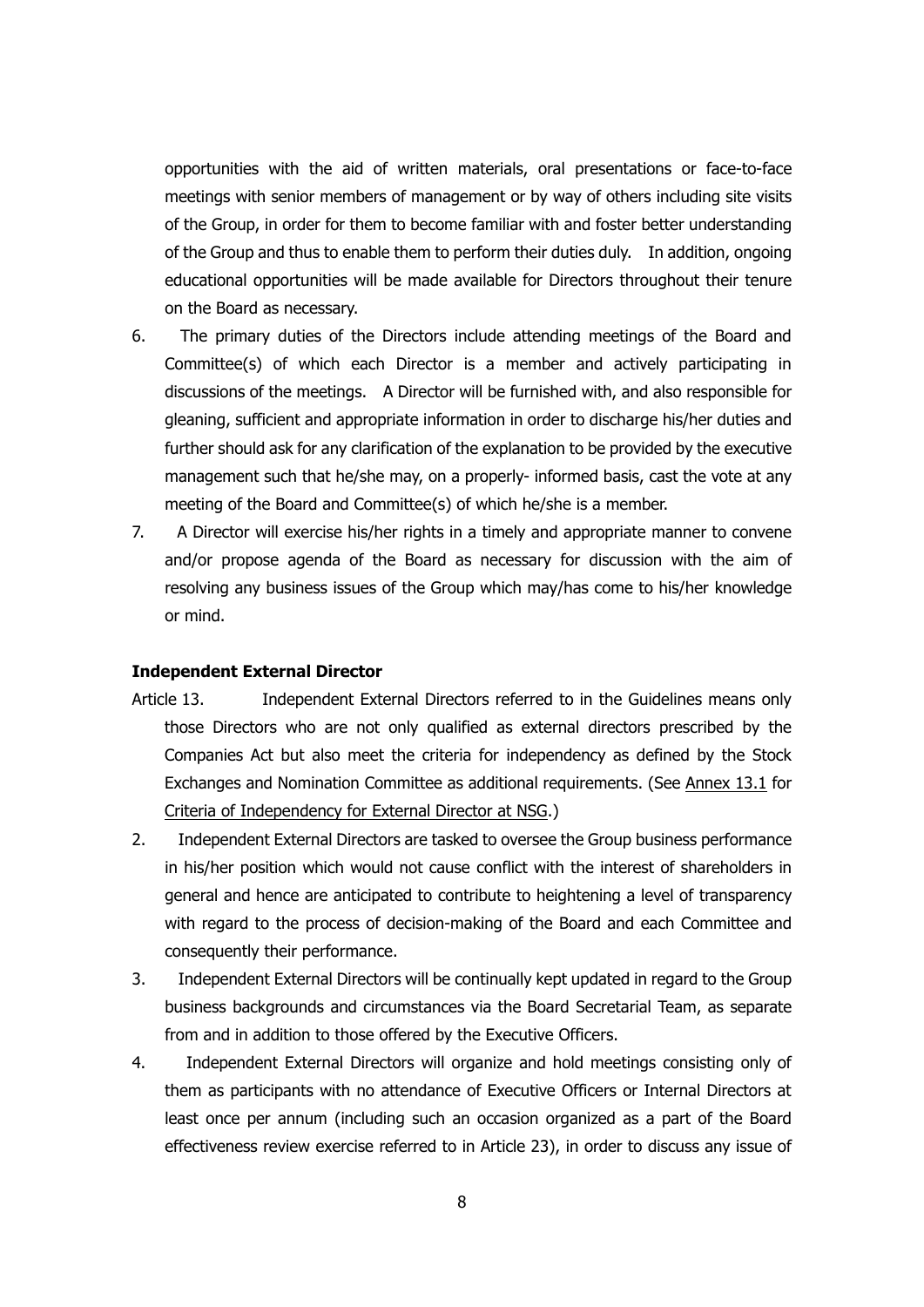Group's corporate governance , among others, adequacy of the decision-making process and procedures used by the Group or any area for improvement in line with the spirit of the Guidelines.

- 5. Further to the preceding section, Independent External Directors will hold ad-hoc meetings as appropriate and on as-needed basis, in order mainly to exchange the view of those Independent External Directors in relation to important management issues of the Group or specific material proposals produced. In such events, the Executive Officers must, upon request from Independent External Directors, render adequate support to them.
- 6. The maximum cumulative period of tenure as Independent External Director is six years in principle.

## **Nomination Committee**

- Article 14. The Nomination Committee will, on the basis of the principles and thoughts contained in the Guidelines including Sections 9.1 and 9.2 above, discharge its duties properly as a statutory organization of the Company to resolve on proposals for election or dismissal of Directors to be submitted to the General Meeting of Shareholders. (See Annex 12-1 for General Criteria to Select Candidates for Directors.)
- 2. The Nomination Committee will create and maintain the internal criteria for offices of (i) Executive Officers and (ii) such other senior executives of the Group as the Board of Directors need to approve (which criteria needs to include the necessary qualifications and prerequisites for highest management positions such as CEO in particular). The Nomination Committee will also discuss and recommend the results derived in accordance with such criteria for appointment and dismissal of any such office or role including allocation of duties among them and applicable chain of command among them. (See Annex 14-2 for Policy and Procedure on Appointment and Dismissal of Executive Management.)
- 3. The Nomination committee will confirm the successors and the successor layer on the short-term, medium to long-term basis respectively with regard to senior executive managers described in the preceding section and also create, maintain successor plans providing for development plan and policy for such successor candidate and periodically review the status of the then operation of such plans."
- 4. The Company will prepare for such terms of reference, policies or procedures as may be necessary for the Nomination Committee to discharge its responsibilities. (See Annex 14-3 for Terms of Reference of Nomination Committee.)
- 5. The Company Secretary Department, with the cooperation of the Group Human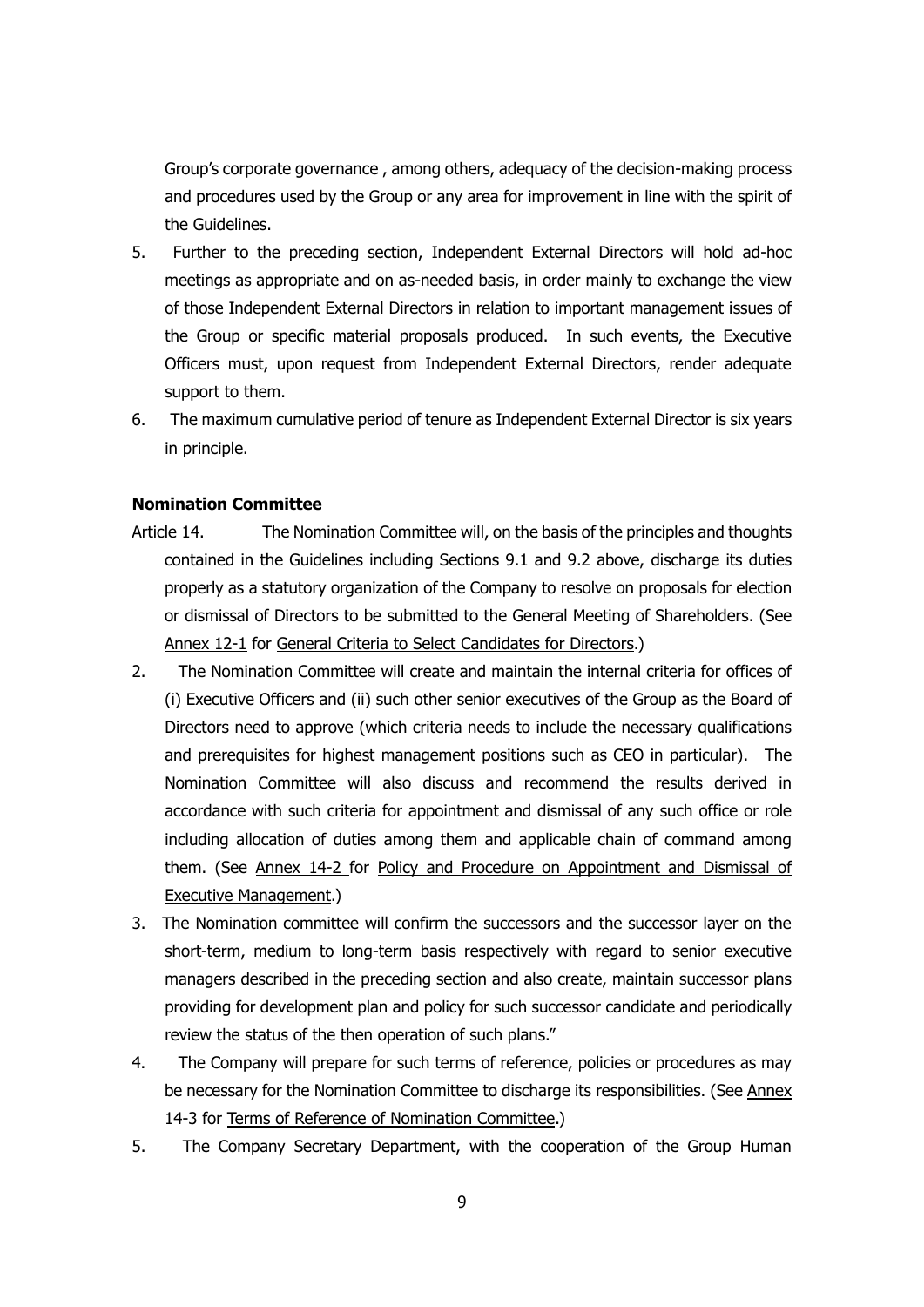Resources Department, will act as a secretary for the Committee. Further, external advisers may be employed on an as-needed basis in order to enhance and maintain the level of the manner and substance in which the Nomination Committee discharges its duties.

## **Audit Committee**

- Article 15. The Audit Committee will constitute and act as a part of the supervisory function of the Board and properly discharge its duties as a statutory organization of the Company to audit the performance of Executive Officers and Directors.
- 2. The Audit Committee will prepare for audit reports on the Business Report, Financial Statements and others as required by the laws and regulations.
- 3. The Audit Committee Office will be set in place as a secretary for the Audit Committee. In addition, a position charged with the responsibility to assist in the chairperson of the Audit Committee may be appointed as necessary.
- 4. The Audit Committee Office whose mission is to assist in implementation of the resolutions of the Audit Committee or otherwise discharge its duties pursuant to instructions from members of the Audit Committee, will be constituted and staffed such that it will be provided with guaranteed independence from the Executive Officers in terms of reporting line and appraisal process, thereby ensuring and enhancing the objectivity of audit and monitoring. The same will also apply to the individual(s) who may be appointed according to the foregoing Section 3 of this Article.
- 5. The Audit Committee will provide the Policy on Dismissal or Non-Reappointment of Independent Auditor. (See Annex 15-5 for Policy on Dismissal or Non-Reappointment of Independent Auditor.)
- 6. The Company will prepare for such terms of reference, policies or procedures as may be necessary for the Audit Committee to discharge its responsibilities. (See Annex 15-6 for Terms of Reference of Audit Committee.)

### **Compensation Committee**

Article 16. The Compensation Committee will discharge its duties properly as a statutory organization of the Company to consider and approve the policies applicable to compensations for Directors and Executive Officers and individual compensations for those positions. (See Annex 16-1 for Principles of Compensation for Directors, and Executive Officers.) In this connection, particularly in respect of the compensation paid to Executive Officers constituting senior management of the Group, the Compensation Committee will ensure that compensation packages are designed such that they are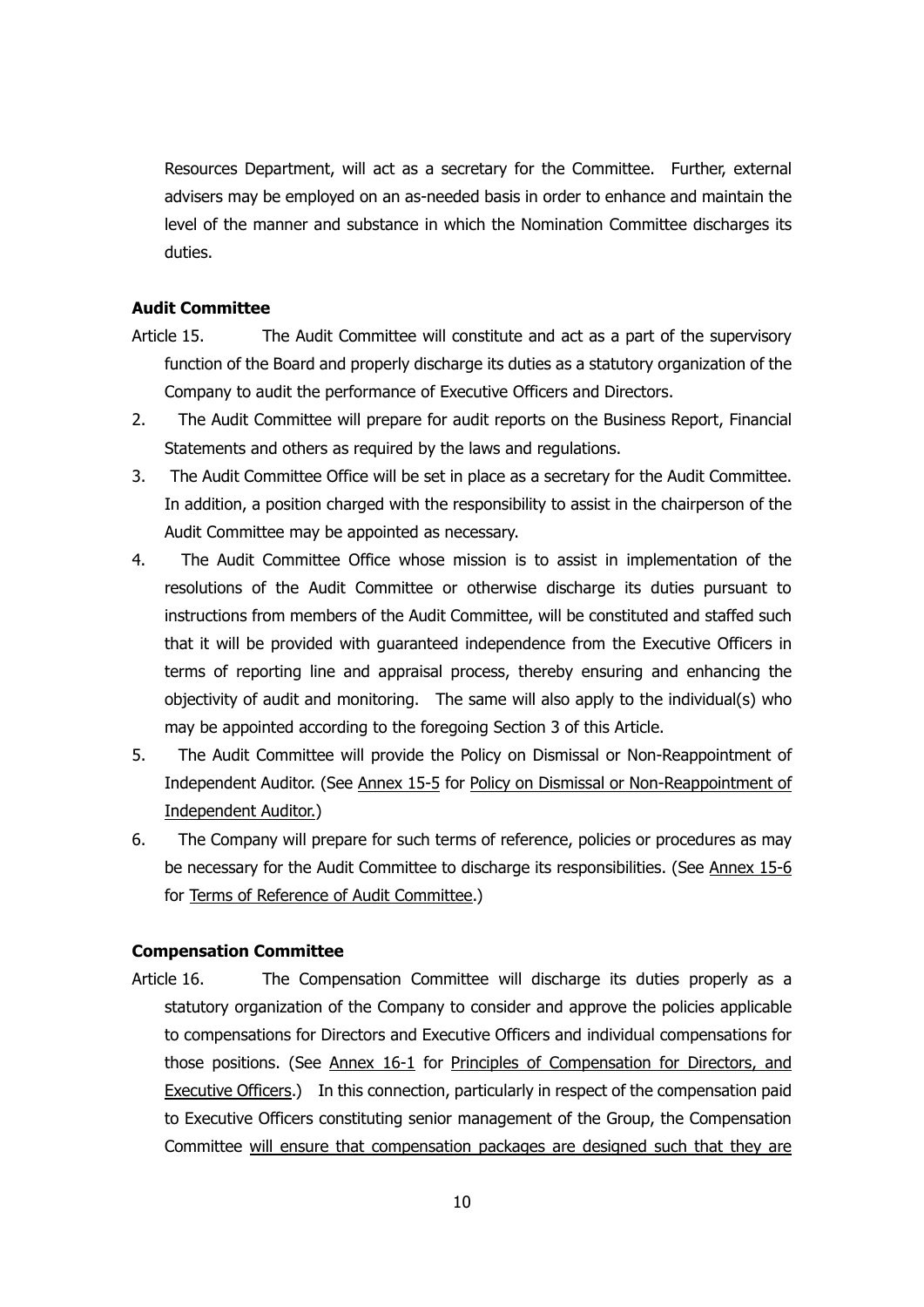aligned with <sup>1</sup>sustainable growth of the Group, including the appropriate balance of cash and share linked remuneration.

- 2. Further to the above, the Compensation Committee may give recommendation or advice to, or receive notification from, the Representative Executive Officer, President cum CEO on the policies and details with respect to compensations for the other Group's senior managements not appointed as Executive Officers.
- 3. The Company will prepare for such terms of reference, policies or procedures as may be necessary for the Compensation Committee to discharge its responsibilities. (See Annex 16-2 for Terms of Reference of Compensation Committee.)
- 4. The Company Secretary Department, with the cooperation of the Group Human Resources Department, will act as a secretary for the Committee. Further, external advisers may be employed on an as-needed basis in order to enhance and maintain the level of the manner and substance in which the Compensation Committee discharges its duties

## **Company Secretary**

<u>.</u>

Article 17. The Company Secretary will be appointed by the resolution of the Board of Directors. The Company Secretary is responsible for all governance duties, providing support to the Board of Directors and the Committees in an integrated manner by one office for the proper functioning of the Board of Directors and Committees. Therefore, the Company Secretary who occupies a unique position between the Board of Directors and the Executive Division, is responsible for ensuring effective communication between them. The roles and duties of the Company Secretary include, in addition to those provided in Article 10 Paragraph 3, Article 13-2 or somewhere else in these Guidelines, rendering of support for Directors on governance issues, matters concerning General Meeting of Shareholders and the Company's Shares, facilitation for efficient functioning of the Board of Directors and each Board Committee, ensuring the appropriate sharing and consistency of information between the Board of Directors and each such Committee and between the Board of Directors(Committees) and the Executive Division and reviewing of effective processes and considering and promoting initiatives so that the Board of Directors(Committees) may perform their functions effectively.

<sup>&</sup>lt;sup>1</sup> Changed from the prior proposal for clarification only to state that the Committee's role is to monitor and ensure adequacy of the compensation package rather than designing the same on its own from the beginning.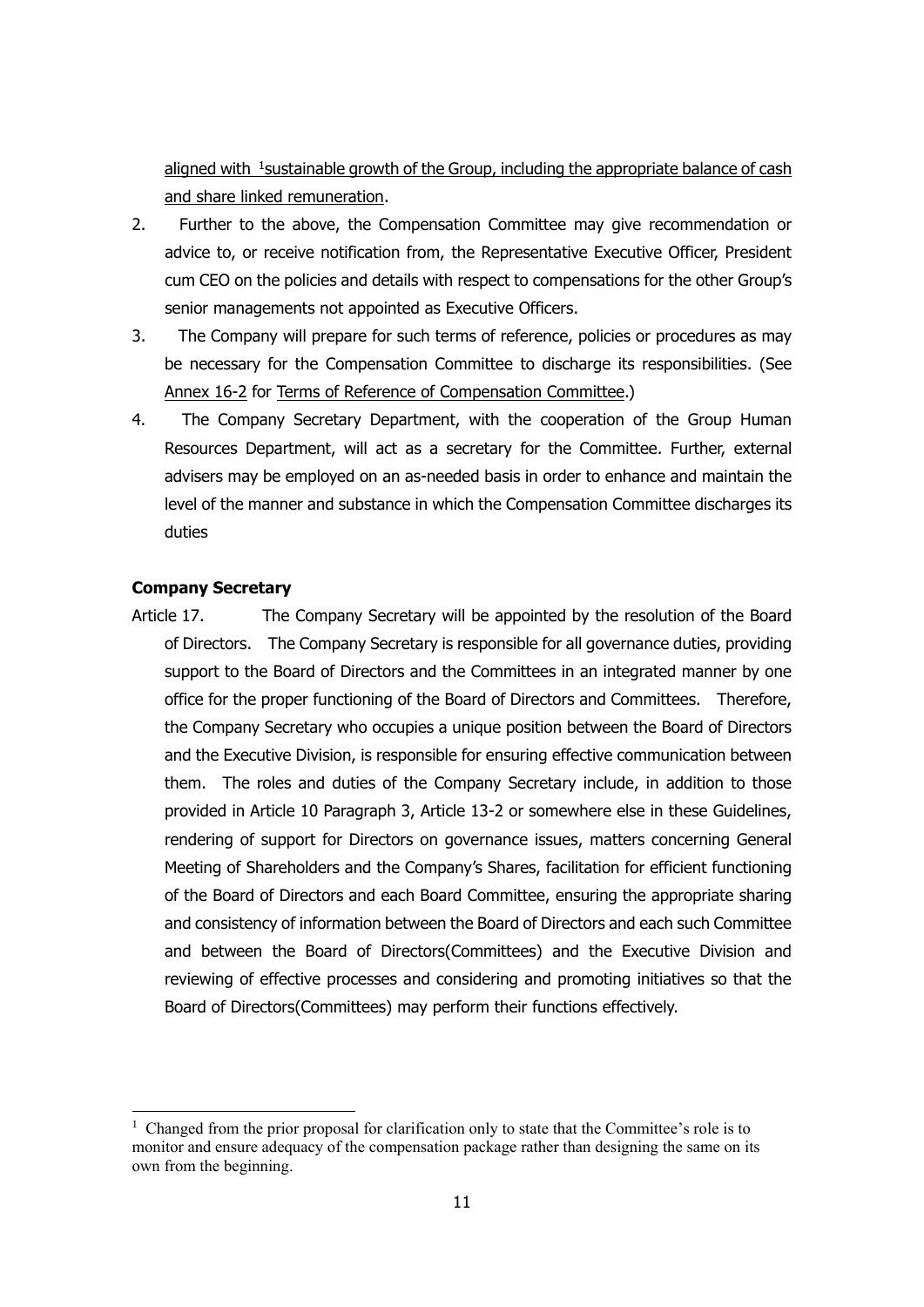## **Part 2 Executive Function**

## **Structure of the Executives**

- Article 18. A Representative Executive Officer will be appointed from among Executive Officers by the resolution of the Board. (See Annex 14-2 for Policy and Procedure on Appointment and Dismissal of Executive Management.)
- 2. A President cum CEO will be appointed from among Representative Executive Officers by the resolution of the Board.
- 3. The Board may, as appropriate, appoint COO from among Executive Officers who is expected to assume direct responsibility for daily management of all operations of the Group, and/or CFO who will do so for the Group's financial state and performance.
- 4. The Board may appoint those Executive Officers with special title\* from among the Executive Officers as necessary.
- 5. The Company will establish the Management Committee comprising the Executive Officers as its core member in order to deliberate and transact material management agenda of the Group.
- 6. The number of incumbent Representative Executive Officers and Executive Officers should be of such appropriate size as may enable them to effectively and efficiently carry out those matters entrusted by the Board.

\* The "special title" implies the status of seniority in rank as compared with those having no such title.

## **Management Committee**

- Article 19. The Management Committee will help Executive Officer(s) in making prompt and bold business decisions effectively and efficiently while taking a proper degree of risks under the framework of the Group's basic policies and goals or their allocated duties set by the Board, as well as guiding and monitoring business operations of the Group.
- 2. The Company will prepare for such policies, terms of reference or procedures as may be necessary for the Management Committee to discharge its responsibilities.

### **Representative Executive Officer**

Article 20. The Representative Executive Officer, President cum CEO will assume overall and ultimate responsibility for the profitable operation and development of the Group, and be responsible for monitoring of progress, and ensuring implementation, of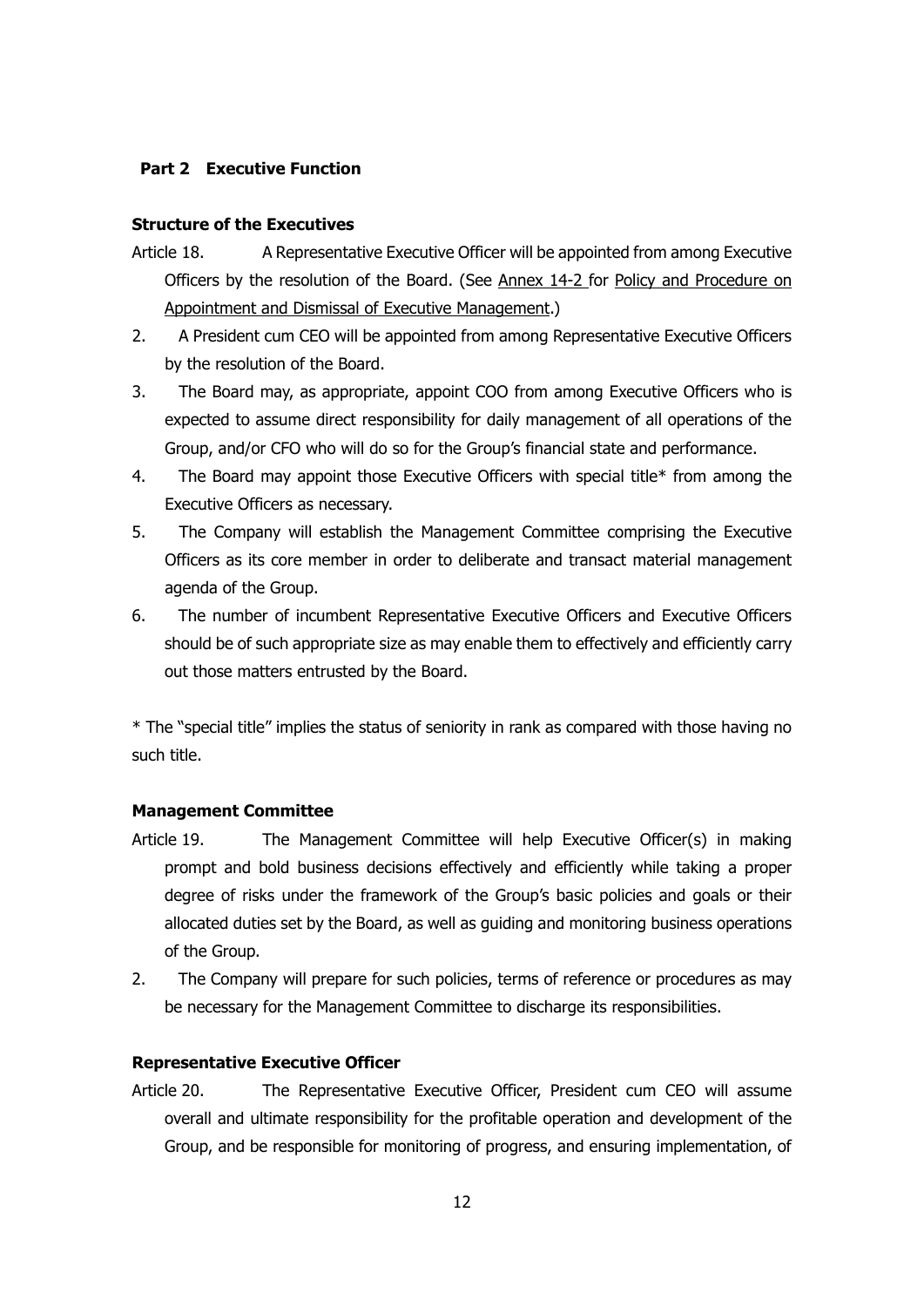the policies and targets set by the Board in order for the Group to enhance its corporate value in a sustainable manner for medium-to-long term horizon.

2. Representative Executive Officers will provide the Audit Committee with such degree and content of information as may be sufficient and appropriate for their audit.

## **Executive Officer**

- Article 21. The term of office of Executive Officer is one year. An Executive Officer shall be elected annually by the resolution of the Board which has taken account of the recommendation or advice by the Nomination Committee. (See Annex 14-2 for Policy and Procedure on Appointment of Executive Management.)
- 2. Each Executive Officer respectively assume the overall responsibility on a Group basis for the area of their duties specifically entrusted to him/her by the resolution of the Board; further, they are also responsible for development of their successors who may be qualified to lead the future Group business.
- 3. The Group will, in order for newly appointed Executive Officers to discharge their duties duly, provide new Executive Officers with educational or training opportunities in terms of, among others, the Group's business plans and their status of progress, material management agenda, internal control system, financial statements, significant financial, accounting and legal issues, NSG Group code of ethics (See Annex 2(2)(a) for the NSG Group Code of Ethics.) and ethics and compliance program with the aid of written materials, oral presentations or others.
- 4. An Executive Officer may be allowed to sit as external director of another company outside the Group in a manner consistent with the guidelines and decisions made by the Board, insofar as such external position is limited to one company as a matter of principle. The Company is of the view that such external position can be valuable in terms of their personal and professional development in some cases.

## **Part 3 Internal Control System**

### **Internal Control System**

Article 22. Executive Officers will, on the basis of Fundamental Policies of the Company on creation of effective internal control system of the Group approved by the Board (See Annex 10-3 for Fundamental Policies of the Company on creation of effective internal control system of the Group.), create, maintain and operate the concrete internal control structure of and throughout the Group addressing the matters including in terms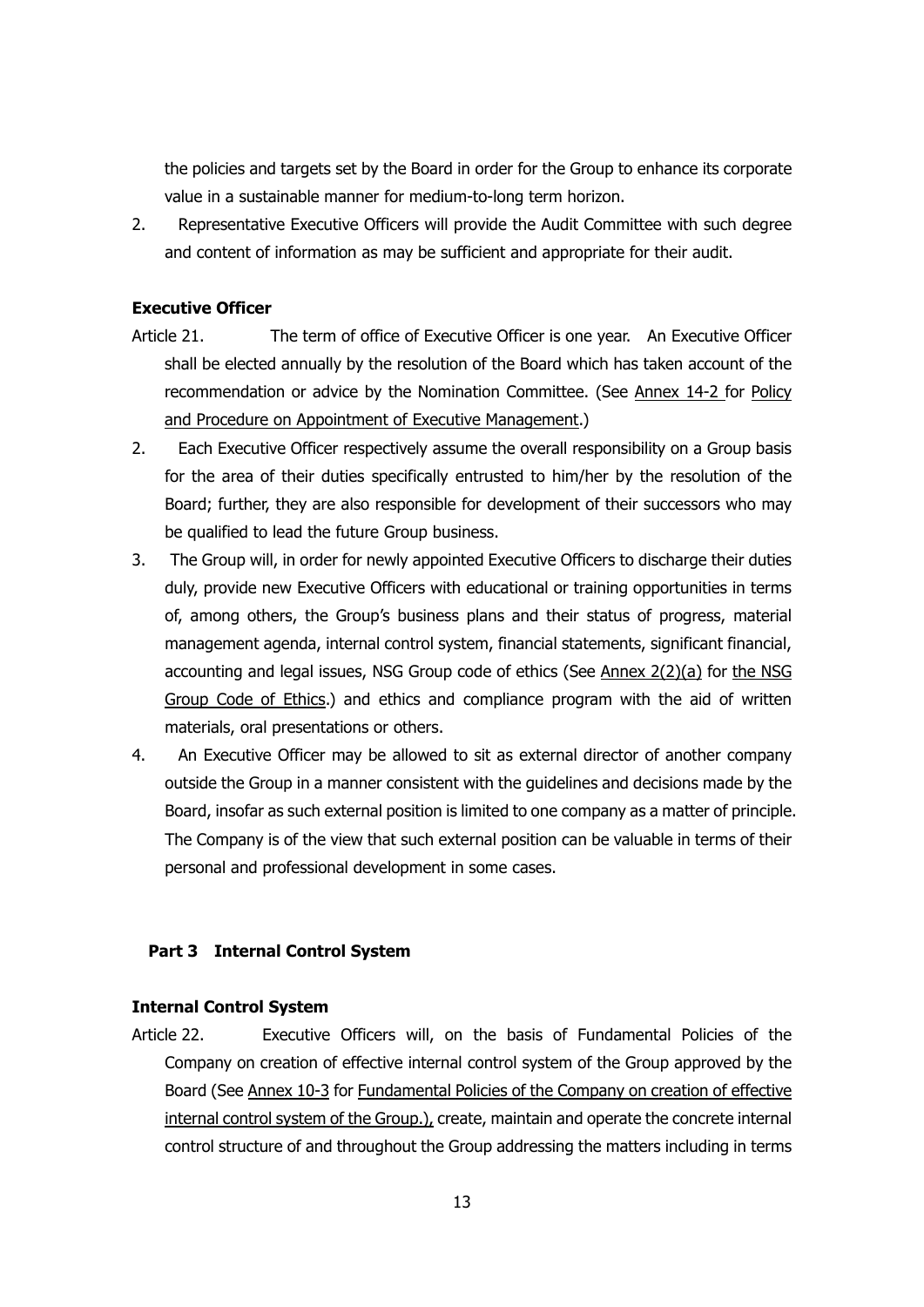of sustainability, ensuring compliance, risk management and reporting of concerns hotline, and will further assess its effectiveness and continuously seek to improve such control structure.

- 2. The Board and Audit Committee may, on an as-required basis, be respectively brought up to speed directly by those Group functions regarding internal controls such as sustainability, internal audit, risk management, finance, treasury, taxation, human resources, labor relations, pensions, health and safety, investor relations, legal, ethics and compliance and environment.
- 3. The Audit Committee will audit the manner in which Executive Officers and Directors have performed their duties, by monitoring, from its independent and objective viewpoint, the status and/or progress of establishment, maintenance and implementation of such internal control structure as mentioned in section 1 of this Article, thereby securing adequate internal controls of the Group effectively in place and operation.

### **Chapter 4 Performance evaluation**

Article 23. The Board and each of the Nomination Committee, Audit Committee and Compensation Committee will, with the leadership of Internal External Directors, conduct annual evaluation of its own performance as a matter of principle. Summary of the result thereon as well as that of action plans adopted for ensuring and securing enhancement of such effectiveness and the status of such implementation will be publicly disclosed on an annual basis. These evaluations are intended to be regularly externally facilitated with a view to ensuring its objectiveness and making the exercise further effective. These exercises should also facilitate an examination and discussion the Board and three Committees of its effectiveness in conformity with the Group's business strategies or targets.

## **Chapter 5 Miscellaneous**

#### **Exceptional Actions**

Article 24. The Board should account for rationale for the benefit of shareholders if any action inconsistent with the provisions or principles of the Guidelines is or is proposed to be taken by the Company.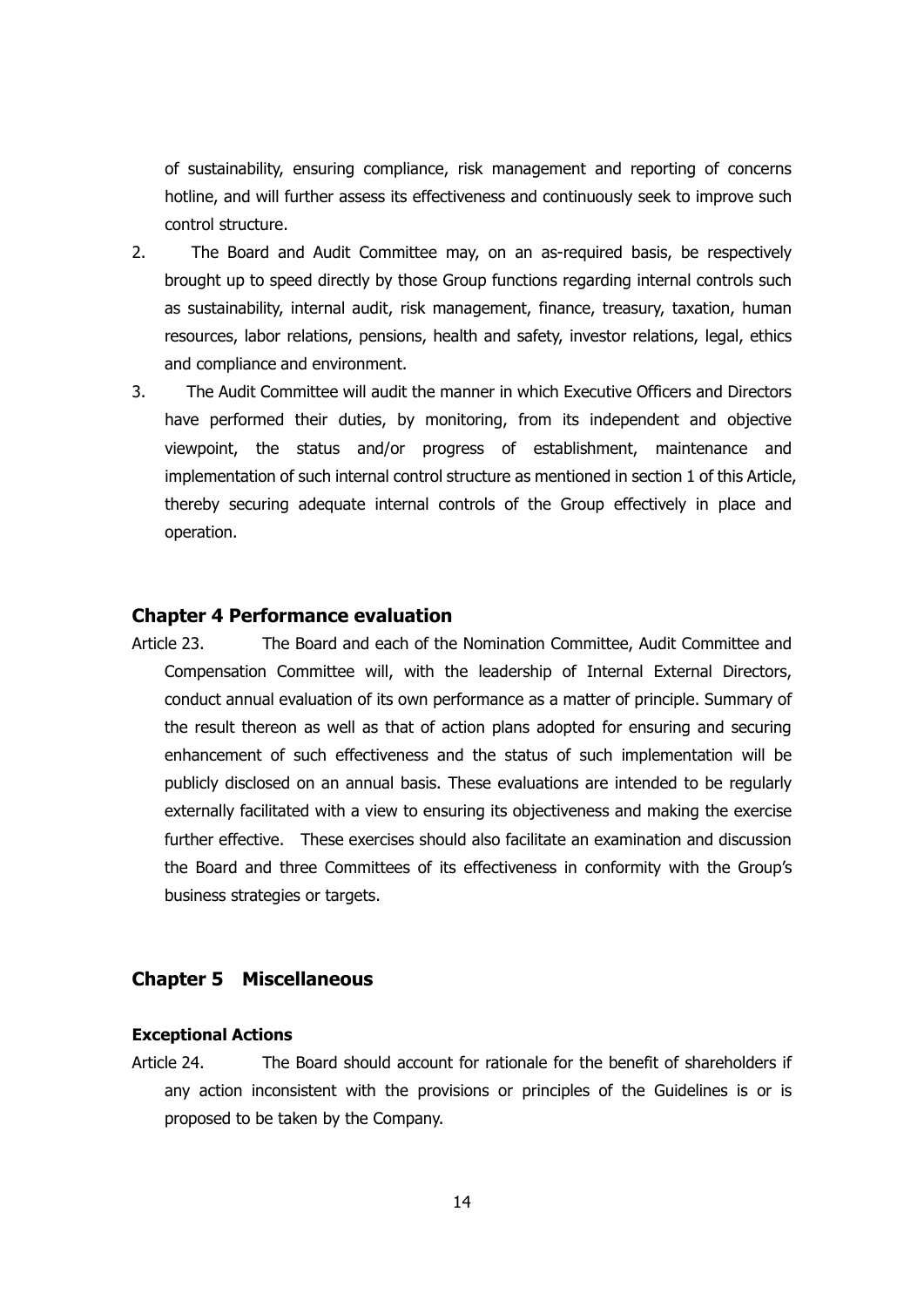## **Periodic Review and Amendments**

Article 25. These Guidelines will be reviewed periodically by the Board and amended as necessary by the resolution of the Board.

**Effective from 28 May 2015**

**Revised on 6 December 2018**

**Revised on 9 December 2021**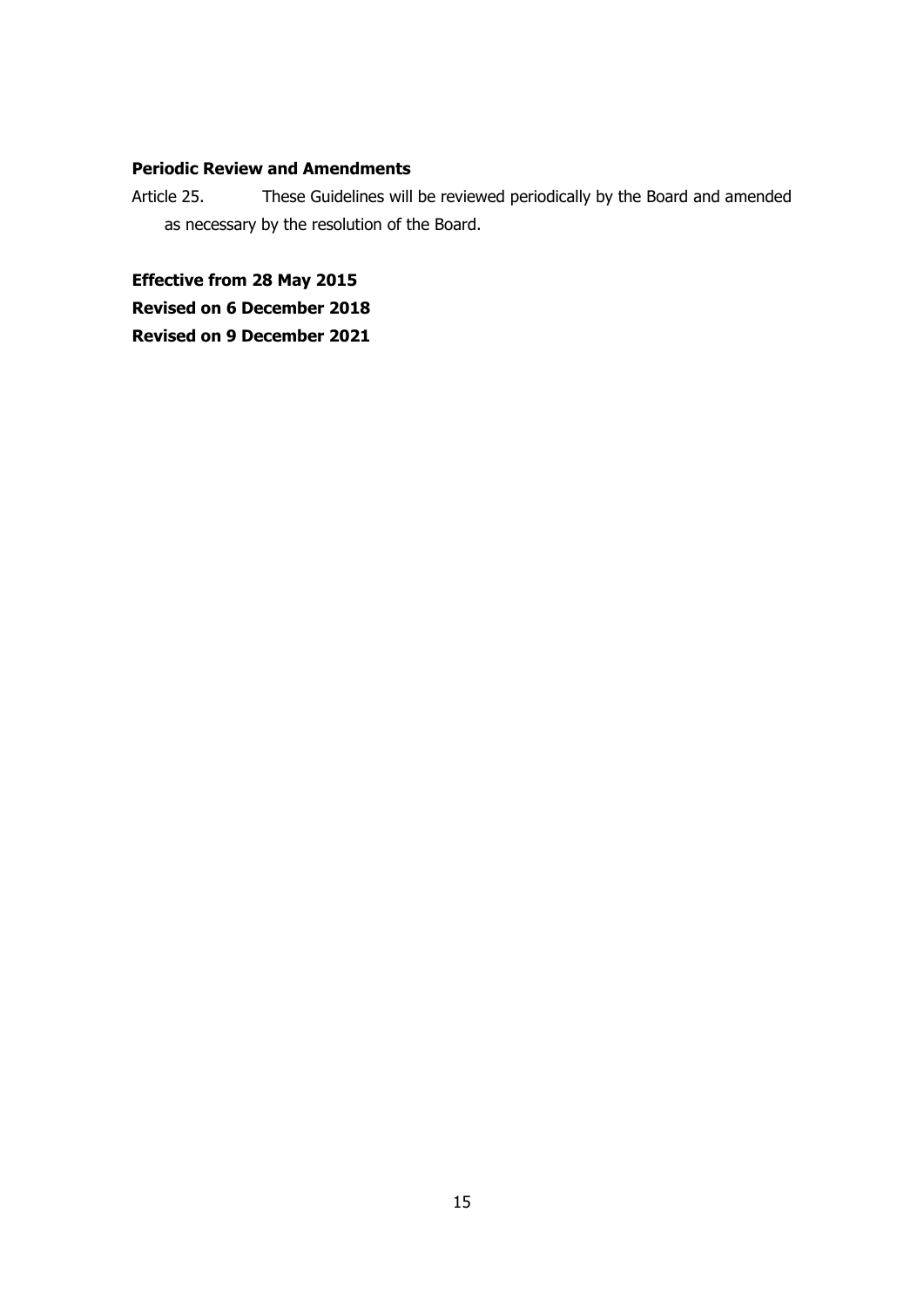### **Annexes**

## **Annex 2(2)(b): Policy on Constructive Dialogue with Shareholders**

[http://www.nsg.com/~/media/NSG/Site-Content/sustainability/Downloads-attached-to-pages](http://www.nsg.com/~/media/NSG/Site-Content/sustainability/Downloads-attached-to-pages-in-sustainability-section/Annex/Annex2_2_b_2112_E.pdf)[in-sustainability-section/Annex/Annex2\\_2\\_b\\_2112\\_E.pdf](http://www.nsg.com/~/media/NSG/Site-Content/sustainability/Downloads-attached-to-pages-in-sustainability-section/Annex/Annex2_2_b_2112_E.pdf)

**Annex 2(3): NSG Group Code of Ethics**

<http://www.nsg.com/en/about-nsg/governance/ethics-and-compliance>

**Annex 8-4: Policy on nil ownership of politically held listed shares**

[http://www.nsg.com/~/media/NSG/Site-Content/sustainability/Downloads-attached-to-pages](http://www.nsg.com/~/media/NSG/Site-Content/sustainability/Downloads-attached-to-pages-in-sustainability-section/Annex/Annex8_4_1812_E.pdf)[in-sustainability-section/Annex/Annex8\\_4\\_1812\\_E.pdf](http://www.nsg.com/~/media/NSG/Site-Content/sustainability/Downloads-attached-to-pages-in-sustainability-section/Annex/Annex8_4_1812_E.pdf)

## **Annex 10-1: Summary of Matters Requiring Board Resolution and Delegated Authorities to Executive Officers**

[https://www.nsg.com/~/media/NSG/Site-Content/sustainability/Downloads-attached-to-pages](https://www.nsg.com/~/media/NSG/Site-Content/sustainability/Downloads-attached-to-pages-in-sustainability-section/Annex/Annex10_1_2112_E.pdf)[in-sustainability-section/Annex/Annex10\\_1\\_2112\\_E.pdf](https://www.nsg.com/~/media/NSG/Site-Content/sustainability/Downloads-attached-to-pages-in-sustainability-section/Annex/Annex10_1_2112_E.pdf)

**Annex 10-3: Fundamental Policies of the Company on creation of effective internal control system of the Group**

[http://www.nsg.com/~/media/NSG/Site-Content/sustainability/Downloads-attached-to-pages](http://www.nsg.com/~/media/NSG/Site-Content/sustainability/Downloads-attached-to-pages-in-sustainability-section/Annex/Annex10_3_2112_E.pdf)[in-sustainability-section/Annex/Annex10\\_3\\_2112\\_E.pdf](http://www.nsg.com/~/media/NSG/Site-Content/sustainability/Downloads-attached-to-pages-in-sustainability-section/Annex/Annex10_3_2112_E.pdf)

**Annex 12-1: General Criteria to Select Candidates for Directors**

[https://www.nsg.com/~/media/NSG/Site-Content/sustainability/Downloads-attached-to-pages](https://www.nsg.com/~/media/NSG/Site-Content/sustainability/Downloads-attached-to-pages-in-sustainability-section/Annex/Annex12_1_2107_E.pdf)[in-sustainability-section/Annex/Annex12\\_1\\_2107\\_E.pdf](https://www.nsg.com/~/media/NSG/Site-Content/sustainability/Downloads-attached-to-pages-in-sustainability-section/Annex/Annex12_1_2107_E.pdf)

**Annex 13: Reference: Criteria of Independency for an External Director**

[http://www.nsg.com/~/media/NSG/Site-Content/sustainability/Downloads-attached-to-pages](http://www.nsg.com/~/media/NSG/Site-Content/sustainability/Downloads-attached-to-pages-in-sustainability-section/Annex/Annex13_1812_E.pdf)[in-sustainability-section/Annex/Annex13\\_1812\\_E.pdf](http://www.nsg.com/~/media/NSG/Site-Content/sustainability/Downloads-attached-to-pages-in-sustainability-section/Annex/Annex13_1812_E.pdf)

**Annex 14-2: Policy and Procedure on Appointment and Dismissal of Executive Management**

[https://www.nsg.com/~/media/NSG/Site-Content/sustainability/Downloads-attached-to-pages](https://www.nsg.com/~/media/NSG/Site-Content/sustainability/Downloads-attached-to-pages-in-sustainability-section/Annex/Annex14_2_2112_E.pdf)[in-sustainability-section/Annex/Annex14\\_2\\_2112\\_E.pdf](https://www.nsg.com/~/media/NSG/Site-Content/sustainability/Downloads-attached-to-pages-in-sustainability-section/Annex/Annex14_2_2112_E.pdf)

**Annex 14-3: Terms of Reference of Nomination Committee**

[http://www.nsg.com/~/media/NSG/Site-Content/sustainability/Downloads-attached-to-pages](http://www.nsg.com/~/media/NSG/Site-Content/sustainability/Downloads-attached-to-pages-in-sustainability-section/Annex/Annex14_3_2112_E.pdf)[in-sustainability-section/Annex/Annex14\\_3\\_2112\\_E.pdf](http://www.nsg.com/~/media/NSG/Site-Content/sustainability/Downloads-attached-to-pages-in-sustainability-section/Annex/Annex14_3_2112_E.pdf)

## **Annex 15-5: Policy on Dismissal or Failure to re-appointment of Accounting Auditors**

[http://www.nsg.com/~/media/NSG/Site-Content/sustainability/Downloads-attached-to-pages](http://www.nsg.com/~/media/NSG/Site-Content/sustainability/Downloads-attached-to-pages-in-sustainability-section/Annex/Annex15_5_1812_E.pdf)[in-sustainability-section/Annex/Annex15\\_5\\_1812\\_E.pdf](http://www.nsg.com/~/media/NSG/Site-Content/sustainability/Downloads-attached-to-pages-in-sustainability-section/Annex/Annex15_5_1812_E.pdf)

**Annex 15-6: Terms of Reference of Audit Committee**